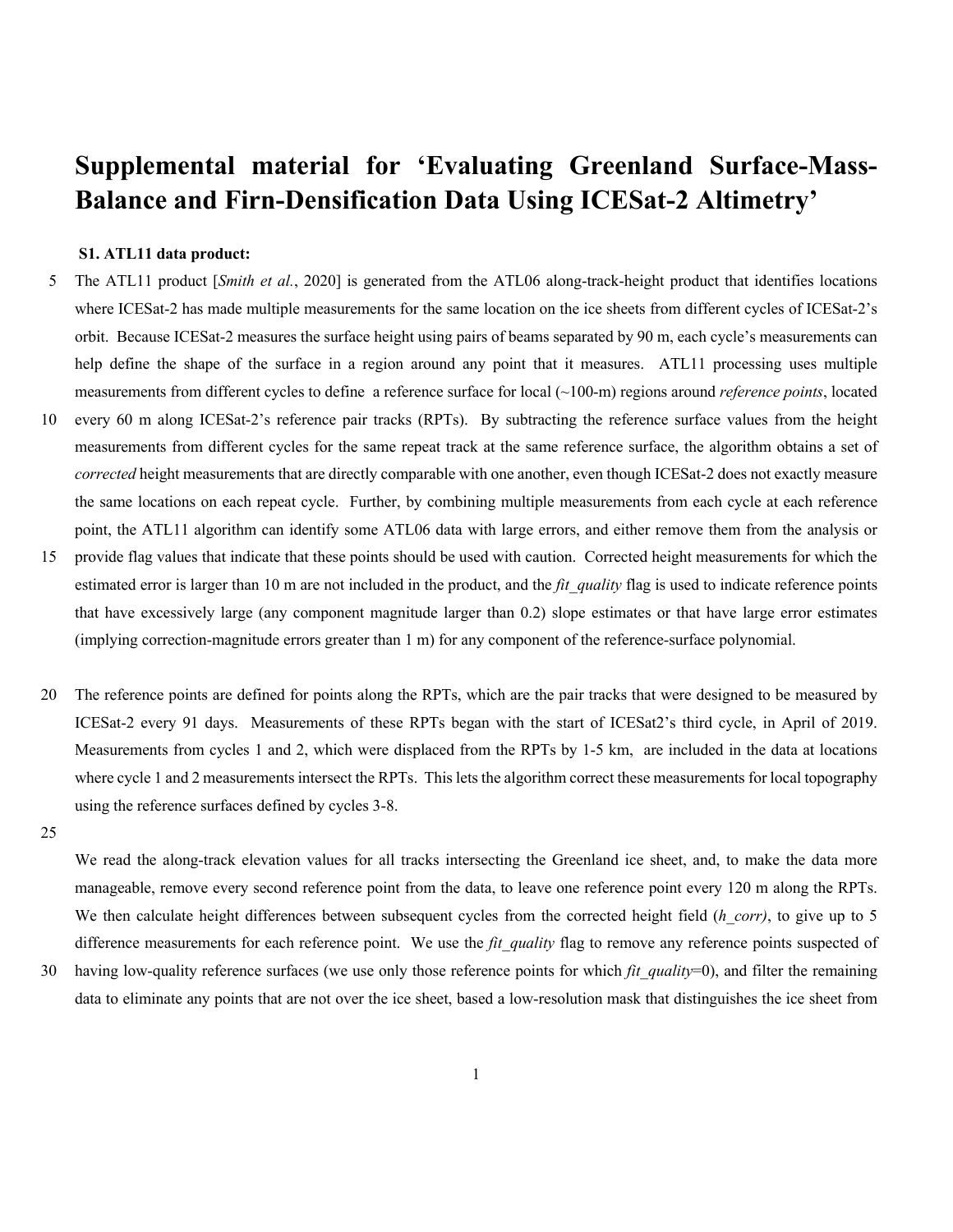outlying ice caps [*Shepherd et al.*, 2012], and a higher-resolution mask that distinguishes ice cover from rock and water [*Howat*, 2017]).

- 35 To include cycles 1 and 2 in our analysis, we read the crossover data for cycles 1 and 2 from the same tracks from which we read the along-track data. These data undergo the same filtering In In reading the crossover data we follow the same steps as for the along-track data, and we also remove any points for which the cycle 1 or cycle 2 measurement had an ATL06 flag value indicating a potentially problematic measurement (we require that *atl06 quality summary=0*), and we eliminate any points collected during an ICESat-2 calibration maneuver. This last step is necessary because during the calibration maneuvers, the
- 40 ATLAS beams are pointed up to 5 degrees off nadir, and the spacecraft is rapidly changing its orientation, so the accuracy of the measurements is noticeably inferior to those collected close to nadir. The filtering is necessary for crossover measurements but not for the along-track measurements because the large off-nadir pointing displaces the beams outside the across-track search window, so the affected measurements are never included in the along-track solution, but the off-nadir measurements are still available for crossovers.
- 45



## **S2. Velocity-based data masking**

**Figure S1. Masking steps to isolate the effects of SMB changes from those of velocity changes. Blue areas indicate data to be used based on each step, gray areas indicate ice identified based on the GIMP ice mask [Howat, 2017]**

50 To identify height-difference measurements from the ice sheet that are likely not strongly affected substantially by ice-dynamic changes, we begin with a mask that separates the ice sheet from rock and ocean [*Howat*, 2017]. To isolate the main ice sheet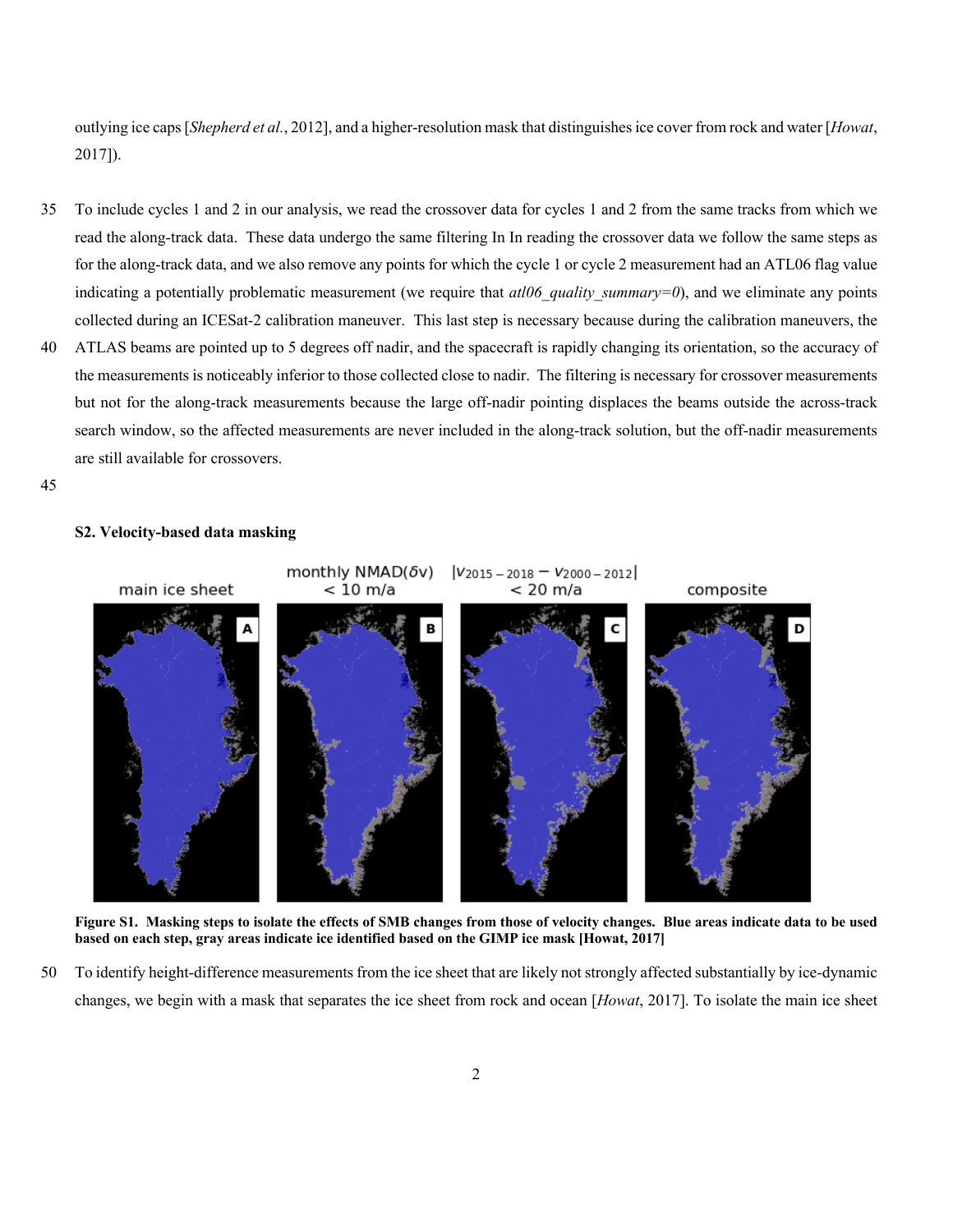from less well sampled outlying ice caps, we combine this with a mask that only includes the main ice sheet [*Shepherd et al.*, 2012].

We assume that we can identify areas affected by seasonal or interannual ice-dynamic changes by estimating changes in ice

- 55 flow parallel to the mean ice-flow direction. To identify areas that have substantial seasonal velocity variability, we use a set of monthly velocity maps spanning 31 December 2014 to 30 November 2019 [*I Joughin*, 2020] derived from synthetic aperture radar (SAR) and optical feature tracking, combined with the error-weighted mean of a set of annual velocity mosaics from years between 2014 and 2018 [*I. Joughin et al.*, 2015, updated 2018.]. For each pixel in each map, we calculate the alongflow component of the velocity difference relative to the 2014-2018 map. We then calculate the pixel-wise median of these
- 60 differences for each calendar month, for all years available (e.g. the median velocity difference from all September mosaics between 2014 and 2019). We then calculate the pixel-wise NMAD (normalized median absolute difference) of the along-flow component differences for all the months, to give a total per-month variability for each pixel on the ice sheet (figure S2A). We create an initial binary monthly-variability mask from the set of all points that have NMAD values less than 10 m yr<sup>-1</sup>. This mask contains a granular scatter of point classifications around its boundaries, so we first consolidate the areas that have a
- 65 large concentration of variability values greater than the threshold using a binary opening with a scale of 1 km (i.e. remove points to the mask that are within 1 km of the mask boundaries, then add points that are within 1 km of the reduced mask boundaries), then remove isolated, patches with large NMAD values using a binary closing with a scale of 3 km (a binary closing performs the same steps as a binary opening, in the opposite order). Because the velocity estimates in the interior of the ice sheet, where SAR measurements are sporadic, are noisy, we use a manually drawn polygon to add points in the interior
- 70 of the ice sheet to the mask.

To identify areas that have undergone substantial velocity change in the last two decades, we use a set of annual velocity mosaics spanning winters between 2000 and 2012 [*I. Joughin et al.*, 2015, updated 2018.]. We calculate the difference between annual velocity estimates from between 2000 and 2012 and our 2014-2018 velocity composite. Our long-term variability mask

- 75 (Fig. S1c) is the set of pixels that do not have an absolute velocity difference greater than the quadratic sum of the per-pixel error estimate and 20 m  $yr^{-1}$  for any year between 2000 and 2012; because the maps for a few years contain substantial velocity errors in the interior of the ice sheet, we manually removed large isolated patches velocity differences from interior of the ice sheet from this mask, so that the maxed pixels are only around the edge of the ice sheet. We applied a binary opening on this mask to remove isolated pixels.
- 80

Our composite mask (Fig. S1d) is the intersection of the ice-only mask, the main-ice-sheet mask (Fig. S1a), the short-term variability mask (Fig. S1b), and the long-term variability mask (Fig. S1c).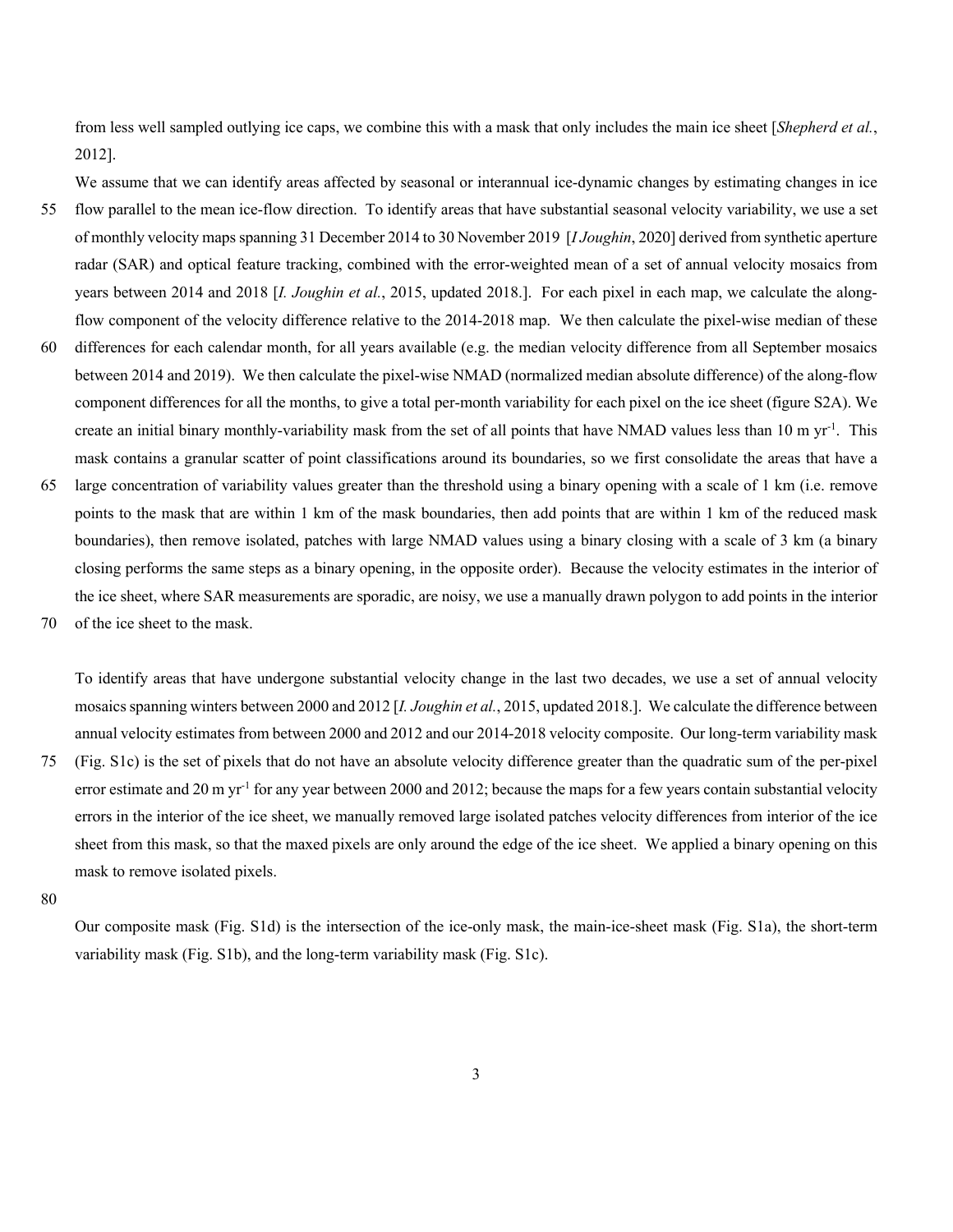

85 **Figure S2. Predicted thickness change based on the steady-state approximation. Thickness-change rates are calculated with Equation S2, based on A: the NMAD of monthly velocity fluctuations, B: The NMAD of year-to-year fluctuations, C: the maximum difference between any annual velocity between 2000 and 2012 and the 2014-2018 mean velocity. All maps are set to zero in masked areas**

In generating these masks, we adopted 20 m yr<sup>-1</sup> as a threshold representing substantial interannual velocity variations and 10 90 m yr<sup>-1</sup> as a threshold representing substantial monthly variations. We can evaluate how well this standard removes heightchange signals caused by dynamic (velocity) variations by considering a vertically-averaged description of local ice-sheet mass balance :

$$
\nabla \cdot \mathbf{u}_{xy} fH + \frac{1}{\rho_i} \frac{dM_{SMB}}{dt} + \frac{dh_{air}}{dt} - H_t = 0
$$

95 Where **uxy** is the surface horizontal velocity field, *f* is the ratio between the surface and depth-averaged velocities, *H* is the ice thickness.  $\rho_i$  is the density of ice,  $\frac{dM_{SMB}}{dt}$  is the net contribution of surface-mass-balance processes,  $\frac{dh_{air}}{dt}$  is the rate of change in the firn air, and  $H_t$  is the rate of change in the ice thickness. In most parts of the ice sheet, we do not know the details of the ice thickness well enough to evaluate the velocity-dependent term,  $\nabla \cdot \mathbf{u_{xy}}$ fH, accurately at short scales, and errors in velocity estimates tend to make large apparent contributions to this term. However, we note that for an ice sheet in steady

100 state, the first two terms should balance, so that the net ice flux divergence is equal to the ice accumulation or ablation rate. This means that fractional changes in the mass-flux divergence should result in surface-height change rates that are a similar fraction of the steady-state surface-mass-balance rate. Further, as long as changes in the spatial gradients of **uxy** are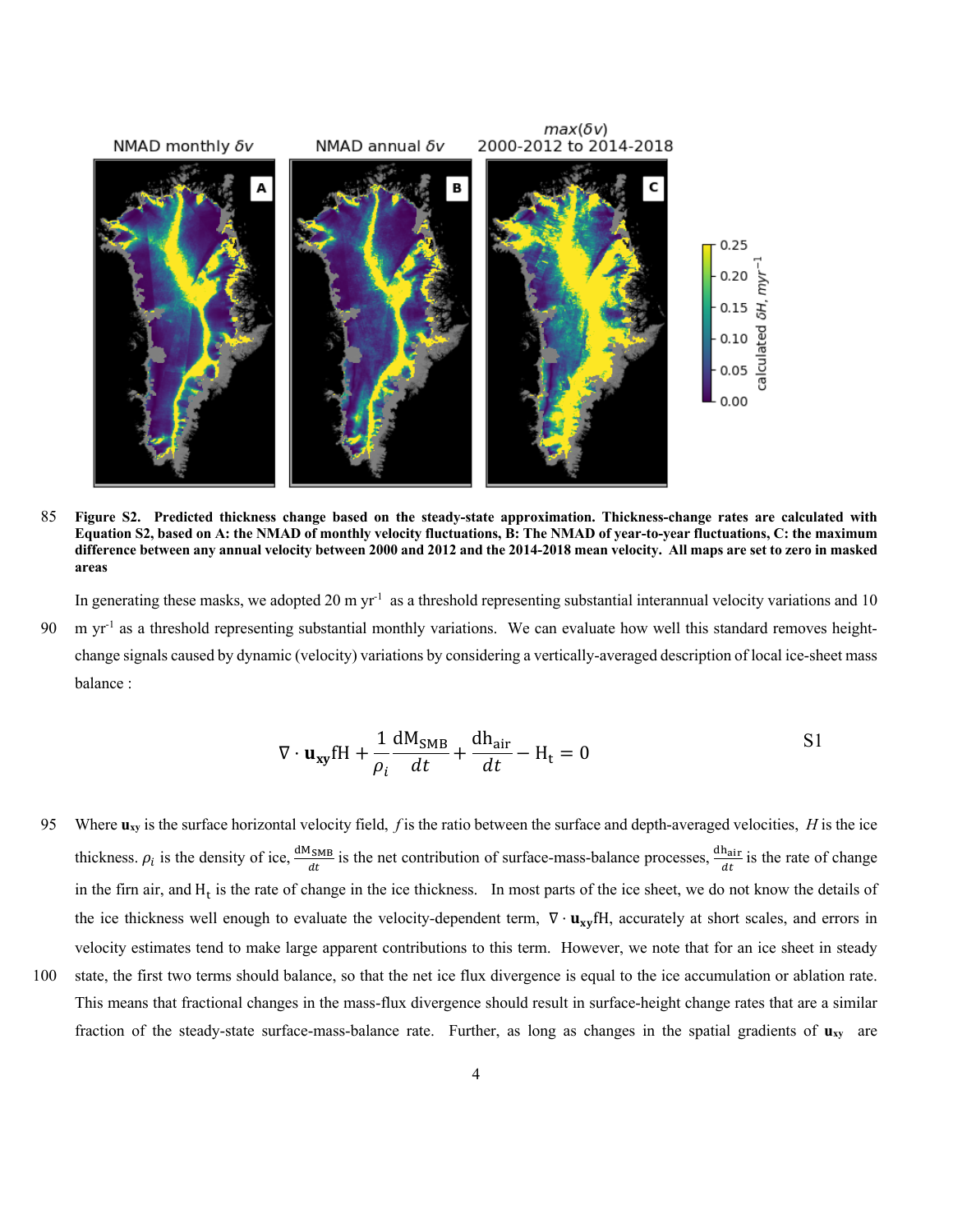proportional to the magnitude of **uxy**, the fractional change in thinning due to ice-flux divergence should approximately equal the fractional change in velocity. Based on this, we can approximate the magnitude of the thickness-change signal:

$$
|d\mathbf{H}_{\text{t,vel}}| \approx \frac{|\delta u|}{|\mathbf{u}|} \left| \frac{1}{\rho_i} \frac{d\mathbf{M}_{\text{SMB}}}{dt} \right|
$$

105

The liberal use of absolute-value signs here is intended to convey that we are mostly interested in the magnitudes of the components of each side of the equation. Figure S2 shows the height-change magnitudes calculated from equation S2 based the MERRA-2 mean SMB field, and the NMAD of monthly velocity differences (Fig. S2A), the NMAD of 2014-2018 annual differences (Fig. S2B), and the maximum magnitude calculated based differences between velocity fields from 2000 through

- 110 2012 and the 2014-2018 average velocity (Fig. S2C), after the combined mask has been applied. For the monthly and annual maps (Figs S2A-B), the largest calculated height differences are near the divides, where equation S2 divides small velocity errors by smaller velocity magnitudes, resulting in large height-change values. We do not feel that these areas should be masked, because we have no evidence that there should be substantial dynamic change in these areas. The larger values to the east of the flow divide in Southeast Greenland in figs S2A and S2C are also likely related to errors in the velocity maps,
- 115 because both the monthly maps and the pre-2010 velocity maps appear to have somewhat noisy values in these areas, where clouds and heavy snowfall interfere with optical and SAR measurements, respectively; when generating the mask, we took these errors into account, but did not in generating the error-estimate map for S2C. For the remainder of the ice sheet, calculated height-change rates are on the order of a few cm yr<sup>-1</sup>, and are not clearly in excess of those expected due to errors in the velocity measurements.

## 120 **S3. Regional statistics of GSFCv1.2 high-melt height differences.**

In the main text, we presented statistics for the high-melt subsamples of GSFCv1.1 and MARv3.11.5. Figure S3 shows the corresponding histograms for GSFCv1.2.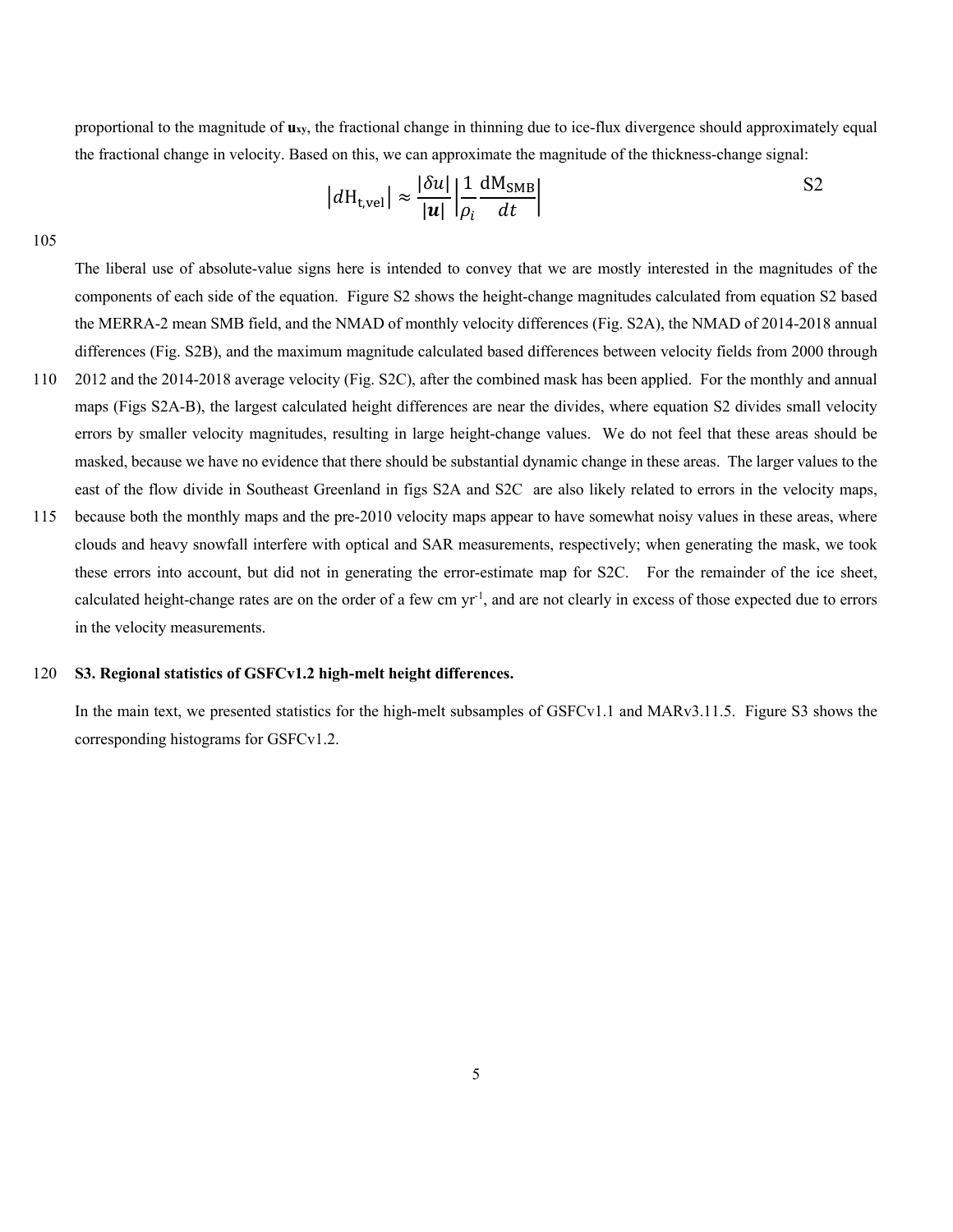

125 **Figure S 1 . Regional model-data difference histograms for GSFCv1.2. (A, C) and GSFCv1.1 (B, D) models, for the high-elevation**  (A, B) and low-elevation (C, D) subsamples of the high-melt (z<sub>melt</sub> > 0.2 |dh<sub>SMB</sub>|) data. Model components listed in the captions are the firn-air-column change (dh<sub>FAC</sub>) and the surface-mass-balance height change (dh<sub>SMB</sub>). The mean and [standard deviation] of the **residuals are given in each caption.**

130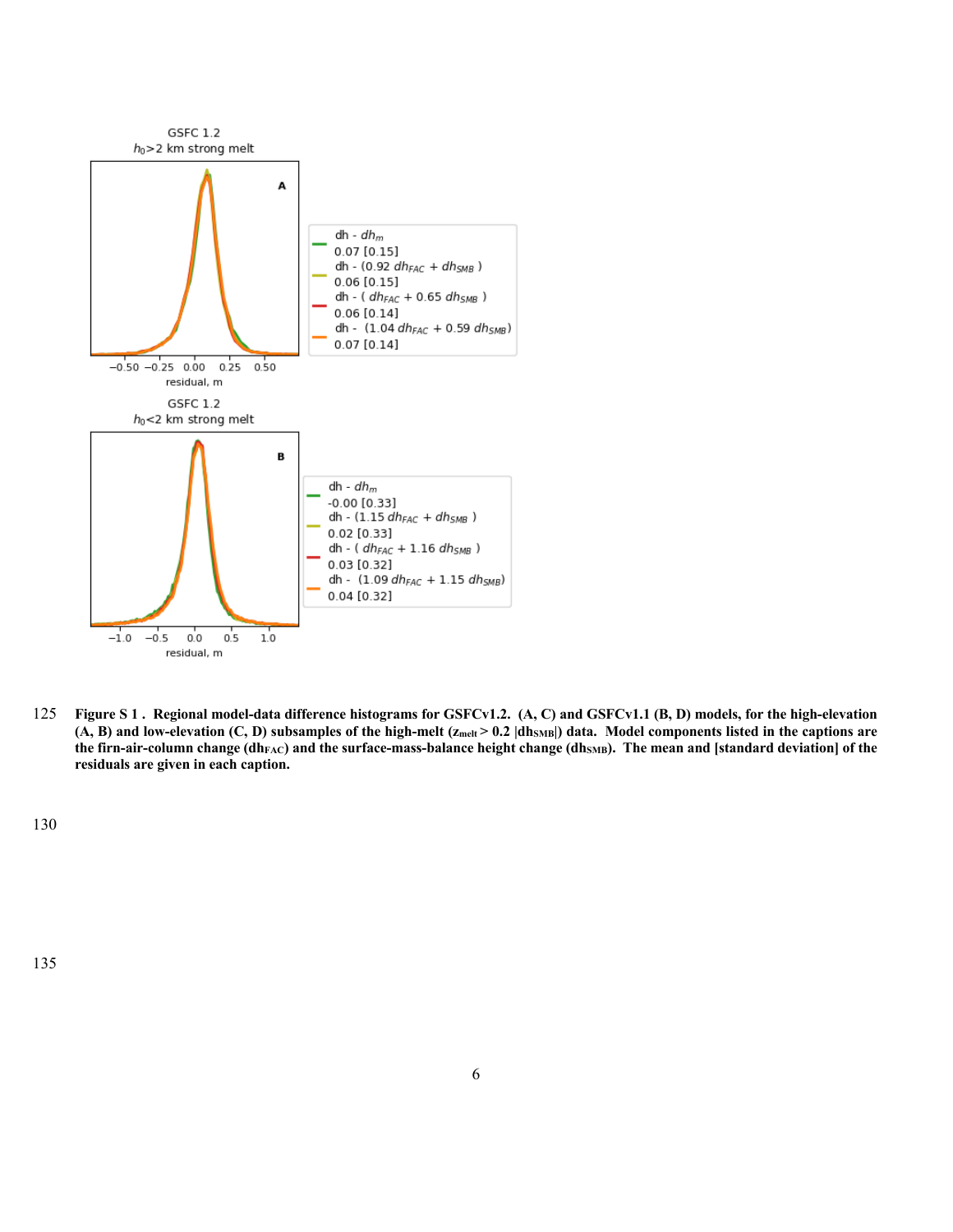|                           |                            | MARv3.11.5                       |          |       |                |
|---------------------------|----------------------------|----------------------------------|----------|-------|----------------|
| Elev.                     | subset                     | correction                       | mean     | std   | R <sub>2</sub> |
| all                       | all                        | dh                               | $-0.024$ | 0.246 | 0.00           |
| all                       | all                        | dh-dh m                          | 0.02     | 0.192 | 0.39           |
| all                       | all                        | dh - 0.60 dh m                   | 0.003    | 0.139 | 0.68           |
| $a$ II                    | sp-su 2019                 | dh                               | $-0.213$ | 0.368 | 0.00           |
| $\overline{\mathsf{all}}$ | sp-su 2019                 | $dh - dh$ <sub>m</sub>           | 0.113    | 0.255 | 0.52           |
| all                       | sp-su 2019                 | $dh - 0.63 dh$ <sub>_</sub> m    | $-0.008$ | 0.166 | 0.80           |
| all                       | sp-su 2020                 | dh                               | $-0.027$ | 0.216 | 0.00           |
| all                       | sp-su 2020                 | dh - dh_m                        | 0.022    | 0.186 | 0.26           |
| all                       | sp-su 2020                 | dh - 0.57 dh m                   | 0.001    | 0.13  | 0.64           |
| high                      | weak melt                  | dh                               | 0.007    | 0.12  | 0.00           |
| high                      | weak melt                  | $dh - dh$ <sub>m</sub>           | $-0.021$ | 0.094 | 0.39           |
| high                      | weak melt                  | dh - 0.68 dh_m                   | $-0.012$ | 0.086 | 0.49           |
| low                       | weak melt                  | dh                               | 0.072    | 0.255 | 0.00           |
| low                       | weak melt                  | $dh - dh$ m                      | $-0.055$ | 0.178 | 0.51           |
| low                       | weak melt                  | dh - 0.77 dh m                   | $-0.025$ | 0.169 | 0.56           |
| high                      | strong melt                | dh                               | $-0.088$ | 0.225 | 0.00           |
| high                      | strong melt                | $dh - dh$ m                      | 0.134    | 0.214 | 0.10           |
| high                      | strong melt                | dh - 0.52 dh_m                   | 0.027    | 0.116 | 0.74           |
| low                       | strong melt                | dh                               | $-0.348$ | 0.648 | 0.00           |
| low                       | strong melt                | dh-dh m                          | 0.162    | 0.35  | 0.71           |
| low                       | strong melt                | dh - 0.79 dh m                   | 0.054    | 0.316 | 0.76           |
| all                       | all                        | dh                               | $-0.024$ | 0.246 | 0.00           |
| all                       | $\overline{\mathsf{all}}$  | $dh - dh$ m                      | 0.02     | 0.192 | 0.39           |
| $\overline{\mathsf{all}}$ | $\overline{\mathsf{all}}$  | dh - (0.46 dh FAC + dh SMB)      | 0.005    | 0.143 | 0.66           |
| $\overline{\mathsf{all}}$ | all                        | dh - (dh FAC + 0.50 dh SMB)      | 0.012    | 0.173 | 0.50           |
| all                       | all                        | dh - (0.52 dh FAC + 0.74 dh SMB) | 0.003    | 0.137 | 0.69           |
| high                      | weak melt                  | dh                               | 0.007    | 0.12  | 0.00           |
| high                      | weak melt                  | dh-dh m                          | $-0.021$ | 0.094 | 0.39           |
| high                      | weak melt                  | dh - (0.50 dh FAC + dh SMB)      | $-0.007$ | 0.084 | 0.52           |
| high                      | weak melt                  | dh - (dh FAC + 0.44 dh SMB)      | $-0.022$ | 0.091 | 0.43           |
| high                      | weak melt                  | dh - (0.25 dh_FAC + 1.66 dh_SMB) | 0.001    | 0.082 | 0.54           |
| low                       | weak melt                  | dh                               | 0.072    | 0.255 | 0.00           |
| low                       | weak melt                  | $dh - dh$ m                      | $-0.055$ | 0.178 | 0.51           |
| low                       | weak melt                  | dh - (0.64 dh_FAC + dh_SMB)      | $-0.025$ | 0.169 | 0.56           |
| low                       | weak melt                  | dh - (dh_FAC + 0.66 dh_SMB)      | $-0.04$  | 0.173 | 0.54           |
| low                       | weak melt                  | dh - (0.71 dh_FAC + 0.85 dh_SMB) | $-0.024$ | 0.168 | 0.56           |
| high                      | strong melt                | dh                               | $-0.088$ | 0.225 | 0.00           |
| high                      | strong melt                | dh-dh m                          | 0.134    | 0.214 | 0.10           |
| high                      | strong melt                | dh - (0.45 dh_FAC + dh_SMB)      | 0.019    | 0.113 | 0.75           |
| high                      | strong melt                | dh - (dh_FAC + -0.23 dh_SMB)     | 0.115    | 0.19  | 0.29           |
| high                      | strong melt                | dh - (0.46 dh FAC + 0.88 dh SMB) | 0.021    | 0.113 | 0.75           |
| low                       | strong melt                | dh                               | $-0.348$ | 0.648 | 0.00           |
| low                       | strong melt                | $dh - dh$ m                      | 0.162    | 0.35  | 0.71           |
| low                       |                            | dh - (0.57 dh FAC + dh SMB)      | 0.059    | 0.299 | 0.79           |
| low                       | strong melt<br>strong melt | dh - (dh_FAC + 0.89 dh_SMB)      | 0.133    |       | 0.72           |
|                           |                            |                                  |          | 0.346 |                |
| low                       | strong melt                | dh - (0.58 dh_FAC + 0.93 dh_SMB) | 0.042    | 0.296 | 0.79           |

**Table S1: Statistics of data and residuals to corrections based on the MARv3.11.5 model. Mean and standard deviation are calculated based on the inverse-point-density weight. R2 is calculated relative to the full dataset for each subsample. The elevation and subset columns indicate the subsample of data for which the statistics were calculated.**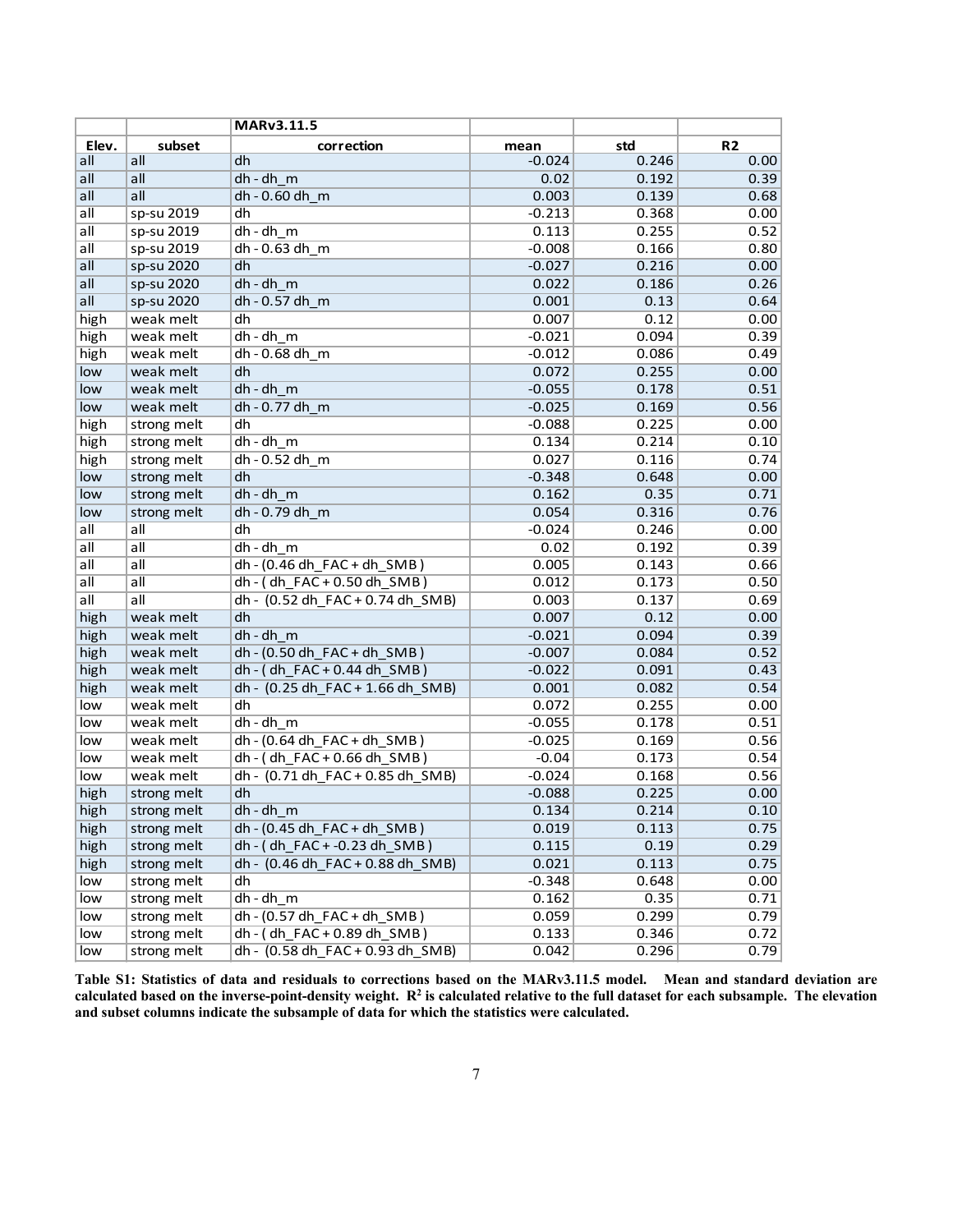|                           |             | GSFCv1.1                         |          |       |                |
|---------------------------|-------------|----------------------------------|----------|-------|----------------|
| Elev.                     | subset      | correction                       | mean     | std   | R <sub>2</sub> |
| all                       | all         | dh                               | $-0.024$ | 0.246 | 0.00           |
| all                       | all         | $dh - dh$ <sub>m</sub>           | 0.012    | 0.18  | 0.46           |
| $\overline{\mathsf{all}}$ | all         | dh - 0.66 dh m                   | 0        | 0.151 | 0.62           |
| all                       | sp-su 2019  | dh                               | $-0.213$ | 0.368 | 0.00           |
| all                       | sp-su 2019  | $dh - dh$ m                      | 0.102    | 0.224 | 0.63           |
| all                       | sp-su 2019  | dh - 0.76 dh m                   | 0.025    | 0.2   | 0.70           |
| all                       | sp-su 2020  | dh                               | $-0.027$ | 0.216 | 0.00           |
| all                       | sp-su 2020  | $dh - dh$ m                      | $-0.003$ | 0.164 | 0.43           |
| all                       | sp-su 2020  | dh - 0.66 dh m                   | $-0.011$ | 0.139 | 0.59           |
| high                      | weak melt   | dh                               | 0.006    | 0.12  | 0.00           |
| high                      | weak melt   | $dh - dh$ m                      | $-0.012$ | 0.092 | 0.41           |
| high                      | weak melt   | dh - 0.79 dh m                   | $-0.008$ | 0.09  | 0.44           |
| low                       | weak melt   | dh                               | 0.07     | 0.252 | 0.00           |
| low                       | weak melt   | $dh - dh$ m                      | $-0.083$ | 0.188 | 0.44           |
| low                       | weak melt   | dh - 0.74 dh_m                   | $-0.043$ | 0.177 | 0.51           |
| high                      | strong melt | dh                               | $-0.088$ | 0.228 | 0.00           |
| high                      | strong melt | $dh - dh$ <sub>m</sub>           | 0.168    | 0.183 | 0.36           |
| high                      | strong melt | dh - 0.59 dh_m                   | 0.063    | 0.125 | 0.70           |
| low                       | strong melt | dh                               | $-0.339$ | 0.652 | 0.00           |
| low                       | strong melt | $dh - dh$ m                      | 0.05     | 0.341 | 0.73           |
| low                       | strong melt | dh - 0.98 dh m                   | 0.043    | 0.341 | 0.73           |
| all                       | all         | dh                               | $-0.024$ | 0.246 | 0.00           |
| all                       | all         | $dh - dh$ m                      | 0.012    | 0.18  | 0.46           |
| all                       | all         | dh - (0.49 dh FAC + dh SMB)      | 0.001    | 0.148 | 0.64           |
| all                       | all         | dh - (dh_FAC + 0.59 dh_SMB)      | 0.006    | 0.17  | 0.52           |
| all                       | all         | dh - (0.52 dh FAC + 0.90 dh SMB) | 0.001    | 0.147 | 0.64           |
| high                      | weak melt   | dh                               | 0.006    | 0.12  | 0.00           |
| high                      | weak melt   | dh-dh m                          | $-0.012$ | 0.092 | 0.41           |
| high                      | weak melt   | dh - (0.58 dh _FAC + dh _SMB)    | $-0.002$ | 0.086 | 0.48           |
| high                      | weak melt   | dh - (dh_FAC + 1.34 dh_SMB)      | $-0.01$  | 0.092 | 0.42           |
| high                      | weak melt   | dh - (0.31 dh_FAC + 2.18 dh_SMB) | 0.013    | 0.079 | 0.57           |
| low                       | weak melt   | dh                               | 0.07     | 0.252 | 0.00           |
| low                       | weak melt   | dh-dh m                          | $-0.083$ | 0.188 | 0.44           |
| low                       | weak melt   | dh - (0.63 dh_FAC + dh_SMB)      | $-0.047$ | 0.18  | 0.49           |
| low                       | weak melt   | dh - (dh_FAC + 0.59 dh_SMB)      | $-0.06$  | 0.18  | 0.49           |
| low                       | weak melt   | dh - (0.76 dh_FAC + 0.72 dh_SMB) | $-0.044$ | 0.177 | 0.51           |
| high                      | strong melt | dh                               | $-0.088$ | 0.228 | 0.00           |
| high                      | strong melt | $dh - dh$ <sub>m</sub>           | 0.168    | 0.183 | 0.36           |
| high                      | strong melt | $dh - (0.51 dh_FAC + dh_SMB)$    | 0.058    | 0.128 | 0.69           |
| high                      | strong melt | dh - (dh_FAC + -0.04 dh_SMB)     | 0.135    | 0.157 | 0.52           |
| high                      | strong melt | dh - (0.57 dh FAC + 0.67 dh SMB) | 0.061    | 0.125 | 0.70           |
| low                       | strong melt | dh                               | $-0.339$ | 0.652 | 0.00           |
| low                       | strong melt | $dh - dh$ m                      | 0.05     | 0.341 | 0.73           |
| low                       | strong melt | dh - (0.74 dh_FAC + dh_SMB)      | 0.003    | 0.331 | 0.74           |
| low                       | strong melt | dh - (dh FAC + 1.13 dh SMB)      | 0.076    | 0.337 | 0.73           |
| low                       | strong melt | dh - (0.67 dh_FAC + 1.20 dh_SMB) | 0.033    | 0.323 | 0.76           |

**Table S2. Statistics of data and residuals to corrections based on the GSFCv1.1 model. Columns and subsets are the same as those in table S1.**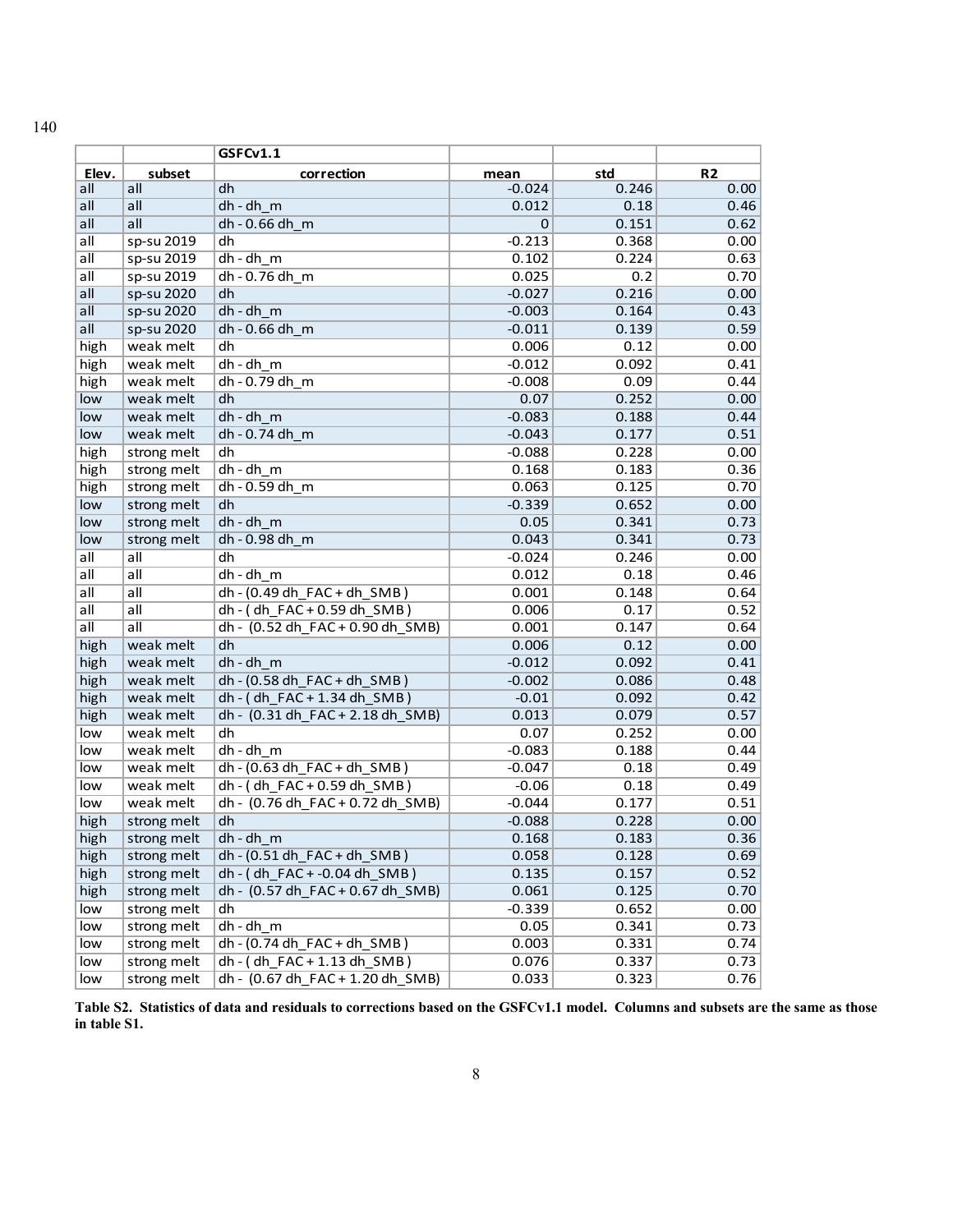|                           |                            | GSFCv1.2                               |          |       |                |
|---------------------------|----------------------------|----------------------------------------|----------|-------|----------------|
| Elev.                     | subset                     | correction                             | mean     | std   | R <sub>2</sub> |
| all                       | all                        | dh                                     | $-0.024$ | 0.246 | 0.00           |
| all                       | all                        | $dh - dh$ <sub>m</sub>                 | 0.007    | 0.147 | 0.64           |
| all                       | all                        | dh - 0.88 dh m                         | 0.003    | 0.144 | 0.66           |
| $\overline{\mathsf{all}}$ | sp-su 2019                 | dh                                     | $-0.213$ | 0.368 | 0.00           |
| all                       | sp-su 2019                 | $dh - dh$ <sub>_m</sub>                | 0.028    | 0.172 | 0.78           |
| all                       | sp-su 2019                 | dh - 0.96 dh m                         | 0.017    | 0.172 | 0.78           |
| all                       | sp-su 2020                 | dh                                     | $-0.027$ | 0.216 | 0.00           |
| all                       | sp-su 2020                 | dh - dh_m                              | $-0.012$ | 0.135 | 0.61           |
| all                       | sp-su 2020                 | dh - 0.89 dh m                         | $-0.014$ | 0.133 | 0.62           |
| high                      | weak melt                  | dh                                     | 0.002    | 0.122 | 0.00           |
| high                      | weak melt                  | dh - dh m                              | 0.008    | 0.083 | 0.54           |
| high                      | weak melt                  | dh - 1.07 dh_m                         | 0.008    | 0.082 | 0.54           |
| low                       | weak melt                  | dh                                     | 0.069    | 0.252 | 0.00           |
| low                       | weak melt                  | $dh - dh$ <sub>m</sub>                 | $-0.041$ | 0.178 | 0.50           |
| low                       | weak melt                  | dh - 0.91 dh_m                         | $-0.031$ | 0.177 | 0.50           |
| high                      | strong melt                | dh                                     | $-0.111$ | 0.263 | 0.00           |
| high                      | strong melt                | $dh - dh$ <sub>_m</sub>                | 0.072    | 0.148 | 0.68           |
| high                      | strong melt                | dh - 0.91 dh m                         | 0.056    | 0.146 | 0.69           |
| low                       | strong melt                | dh                                     | $-0.361$ | 0.663 | 0.00           |
| low                       | strong melt                | $dh - dh$ <sub>m</sub>                 | $-0.005$ | 0.329 | 0.75           |
| low                       | strong melt                | dh - 1.13 dh m                         | 0.043    | 0.322 | 0.76           |
| all                       | all                        | dh                                     | $-0.024$ | 0.246 | 0.00           |
| all                       | $\overline{\mathsf{all}}$  | $dh - dh$ m                            | 0.007    | 0.147 | 0.64           |
| all                       | all                        | dh - (0.85 dh _FAC + dh _SMB)          | 0.005    | 0.145 | 0.65           |
| all                       | all                        | dh - (dh_FAC + 0.80 dh_SMB)            | 0.004    | 0.144 | 0.66           |
| all                       | all                        | dh - (0.93 dh FAC + 0.83 dh SMB)       | 0.004    | 0.144 | 0.66           |
| high                      | weak melt                  | dh                                     | 0.002    | 0.122 | 0.00           |
| high                      | weak melt                  | dh-dh m                                | 0.008    | 0.083 | 0.54           |
| high                      | weak melt                  | $dh - (0.97 dh$ FAC + dh SMB)          | 0.008    | 0.083 | 0.54           |
| high                      | weak melt                  | dh - (dh_FAC + 1.47 dh_SMB)            | 0.012    | 0.081 | 0.56           |
| high                      | weak melt                  | dh - (0.59 dh_FAC + 1.91 dh_SMB)       | 0.016    | 0.079 | 0.58           |
| low                       | weak melt                  | dh                                     | 0.069    | 0.252 | 0.00           |
| low                       | weak melt                  | $dh - dh$ <sub>_m</sub>                | $-0.041$ | 0.178 | 0.50           |
| low                       | weak melt                  | dh - (1.04 dh FAC + dh SMB)            | $-0.043$ | 0.178 | 0.50           |
| low                       | weak melt                  | dh - (dh_FAC + 0.78 dh_SMB)            | $-0.03$  | 0.176 | 0.51           |
| low                       | weak melt                  | dh - (1.26 dh_FAC + 0.68 dh_SMB)       | $-0.042$ | 0.175 | 0.52           |
| high                      | strong melt                | dh                                     | $-0.111$ | 0.263 | 0.00           |
| high                      | strong melt                | $dh - dh$ m                            | 0.072    | 0.148 | 0.68           |
| high                      | strong melt                | $dh - (0.92 dh$ FAC + dh SMB)          | 0.06     | 0.147 | 0.69           |
| high                      | strong melt                | dh - (dh_FAC + 0.65 dh_SMB)            | 0.062    | 0.144 | 0.70           |
| high                      |                            |                                        |          |       |                |
| low                       | strong melt                | dh - (1.04 dh FAC + 0.59 dh SMB)<br>dh | 0.067    | 0.144 | 0.70           |
| low                       | strong melt<br>strong melt | $dh - dh$ <sub>_m</sub>                | $-0.361$ | 0.663 | 0.00           |
|                           |                            | dh - (1.15 dh _FAC + dh _SMB)          | $-0.005$ | 0.329 | 0.75<br>0.76   |
| low                       | strong melt<br>strong melt | dh - (dh FAC + 1.16 dh SMB)            | 0.017    | 0.328 |                |
| low                       |                            |                                        | 0.029    | 0.323 | 0.76           |
| low                       | strong melt                | dh - (1.09 dh FAC + 1.15 dh SMB)       | 0.04     | 0.322 | 0.76           |

145